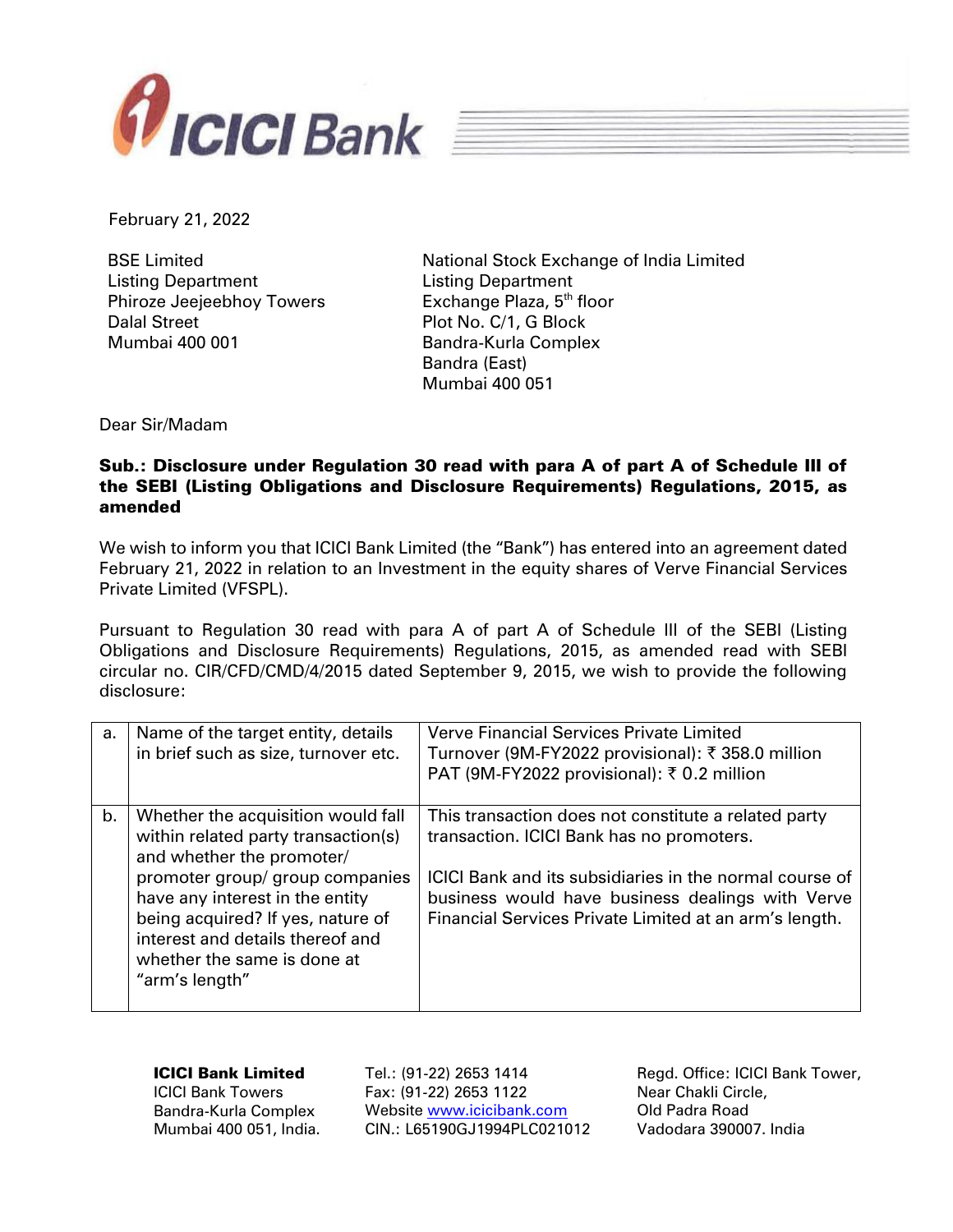

| c. | Industry to which the entity being<br>acquired belongs                                                                                                                                                                                                                      | Verve Financial Services Private Limited operates<br>'Indiafilings' platform, which provides a suite of<br>services like incorporation, trademark, tax filings,<br>compliance, payroll management and other business<br>services to MSMEs, corporates and entrepreneurs.                                                                                   |
|----|-----------------------------------------------------------------------------------------------------------------------------------------------------------------------------------------------------------------------------------------------------------------------------|------------------------------------------------------------------------------------------------------------------------------------------------------------------------------------------------------------------------------------------------------------------------------------------------------------------------------------------------------------|
| d. | Objects and effects of acquisition<br>(including but not limited to,<br>disclosure of reasons for<br>acquisition of target entity, if its<br>business is outside the main line<br>of business of the listed entity)                                                         | <b>Financial Investment</b>                                                                                                                                                                                                                                                                                                                                |
| е. | Brief details of any governmental<br>or regulatory approvals required<br>for the acquisition                                                                                                                                                                                | Since the acquisition of shareholding is below 10%,<br>regulatory approval is not required.                                                                                                                                                                                                                                                                |
| f. | Indicative time period for<br>completion of the acquisition                                                                                                                                                                                                                 | End of March 2022                                                                                                                                                                                                                                                                                                                                          |
| g. | Nature of consideration - whether<br>cash consideration or share swap<br>and details of the same                                                                                                                                                                            | Cash consideration of ₹199.9 million                                                                                                                                                                                                                                                                                                                       |
| h. | Cost of acquisition or the price at<br>which the shares are acquired                                                                                                                                                                                                        | Cash consideration of $\bar{x}$ 199.9 million for 9.49%<br>shareholding of Verve Financial Services Private<br>Limited                                                                                                                                                                                                                                     |
| i. | Percentage of shareholding /<br>control acquired and / or number<br>of shares acquired                                                                                                                                                                                      | Post investment, ICICI<br>Bank will<br>9.49%<br>hold<br>shareholding (on a fully diluted basis) in Verve<br>Financial Services Private Limited through acquisition<br>of 2,29,600 equity shares.                                                                                                                                                           |
|    | Brief background about the entity<br>acquired in terms of products/line<br>of business acquired, date of<br>incorporation, history of last 3<br>years turnover, country in which<br>the acquired entity has presence<br>and any other significant<br>information (in brief) | Date of Incorporation: June 19, 2007<br>Products/Line of business: Verve Financial Services<br>Private Limited operates 'Indiafilings' platform, which<br>provides a suite of services like incorporation,<br>trademark,<br>filings,<br>compliance,<br>tax<br>payroll<br>management and other business services to MSMEs,<br>corporates and entrepreneurs. |
|    | <b>ICICI Bank Limited</b><br><b>ICICI Bank Towers</b><br>Bandra-Kurla Complex<br>Mumbai 400 051, India.                                                                                                                                                                     | Tel.: (91-22) 2653 1414<br>Regd. Office: ICICI Bank Tower,<br>Fax: (91-22) 2653 1122<br>Near Chakli Circle,<br>Old Padra Road<br>Website www.icicibank.com<br>CIN.: L65190GJ1994PLC021012<br>Vadodara 390007. India                                                                                                                                        |